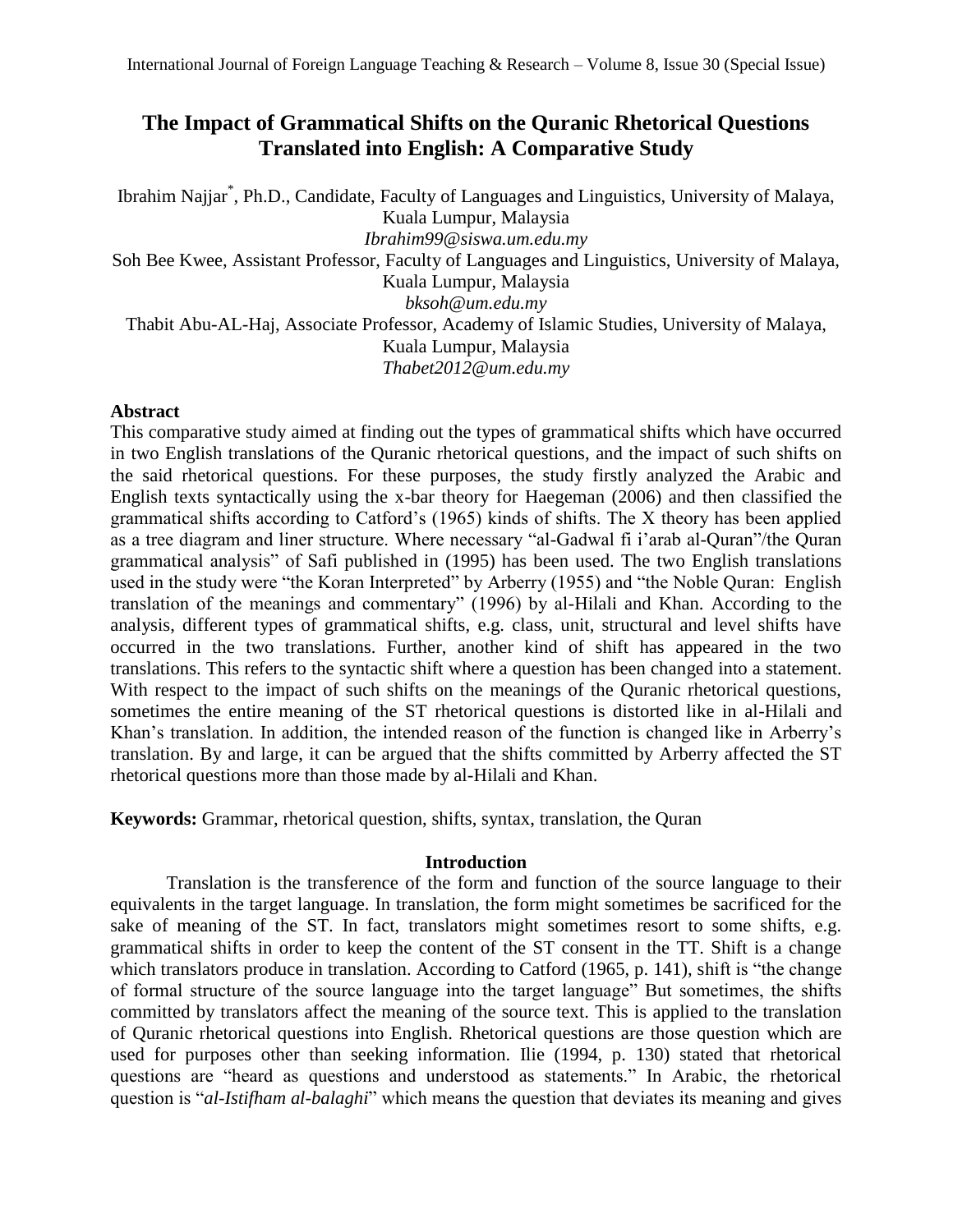another one. Rhetorical questions are used to donate some functions, e.g. exclamation, negation, assert and others. Arab scholars have taken rhetorical questions into account due to their heavily occurrence in the Holy Quran. Likewise, scholars in other languages also noted the important role of rhetorical questions. According to Siemund (2001, p.1015), "arguably, rhetorical questions can be found in all languages of the world, and they also appear to be functioning in a comparable manner." Hackstein (2004) considered rhetorical questions to be across-linguistic phenomenon in both written and oral discourse.

In *ilmu alma'ani* (semantics), speech in Arabic is divided into (*al-Insha*) /non-declarative/ and (*al-Khabar*) /declarative/. The declarative, according to al-Zawba'i (1997), is the false or true utterance while the non-declarative is the utterance which is neither true nor false. The nondeclarative or "*al-Insha*" has then been divided into two main parts that are "request"/*Talabi*/ and "non-request"/ *Gayr Talabi*/. The request is based on request and non-request while the nonrequest is not based on request. Furthermore, the part of non-declarative request has been divided into order, vocative, prohibition, wish and interrogation. Interrogation is then divided into real and rhetorical questions. In this context, Ibn Fares (1997) mentioned that interrogation is of two kinds, one is real i.e. asking for information and, the second is rhetorical i.e. used to give a certain function.

#### **Literature Review**

Generally, rhetorical questions are non-seeking information questions. Larson (1984) mentions that "the label, rhetorical questions, has often been used to indicate interrogative grammatical forms which are used with a non-question meaning". Further, Larson states that the speaker makes use of a grammatical form which its basic use indicates that it's a question, but the speaker's purpose is not seeking information. Rather, he/she might want to command, request, emphasize and etc. Larson (1984, p.257) concludes that when such a grammatical skewing occurs, the form, the question form, is called a rhetorical question. In the same context, Abioye (2011, p.291) writes that a rhetorical question is a kind of figure of speech that comes in the form of a question used for its persuasive effect and no answer is expected.

Rhetorical questions were discussed by Arab grammarians when they tried to clarify and explain the different faces and uses of interrogation in Arabic. Briefly, an interrogative is the grammatical classification of a sentence type that is used for the sake of getting an answer. Thus, grammatically, questions are usually referred to as interrogatives in form. With regard to this, the Arabic word for interrogation is "al-Istifham". Etymologically speaking, the word "al-Istifham /interrogation" is not only a verbal noun that is derived from the verb "Istafhama/ interrogated", which means "asking for understanding" (Bofama, 2014), but is also related to the noun "al-Fihim /understanding/ that denotes "understanding things by heart" (al-Fayroz Abadi, 2001). For this reason, Arab grammarians defined interrogation as interrogating the listener of things that the interrogator does not know.

The grammarians noticed the deviation of the Arabic question, whether in the form of yes/no question or wh/ question, from its original meaning, where it gave rise to another meaning. In this context, al-Mubarad (1997, p. 277) stated that "the question in Arabic is not always real; sometimes you might notice that it carries a rhetorical purpose". Likewise, Sibawayh acknowledged that the Arabic question might sometime skew its normal meaning and give another one. To explain this, he talked about the rebuke function (1998, p.52).

Furthermore, al-Fara'a (1983) mentioned that Arabic questions are sometimes rhetorically used to give certain functions such as testing, glorification, exclamation and rebuke. He remarked that sometimes the question particle "هل) "*hal*) leads to have a rhetorical question. This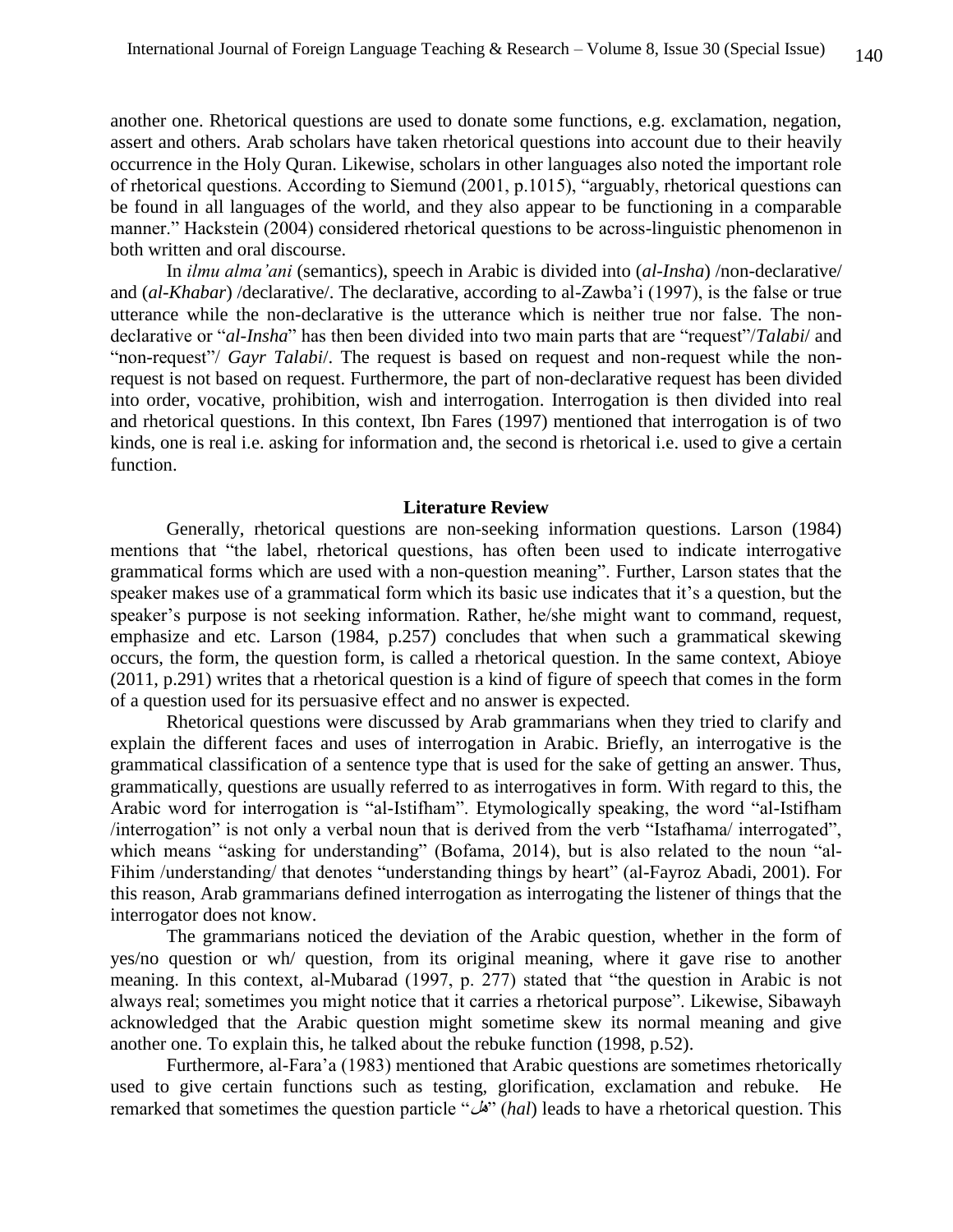is in contrast with Sibawayh who had claimed that "هل) "*hal*) is only used for real questions. But other grammarians confirmed that "هل) "*hal*) can be rhetorically used. They stated that it sometimes means "verily or certainly".

In the same way as Arab grammarians, Arab rhetoricians paid great attention to rhetorical questions. In fact, the rhetoricians adopted some of the progress made by the grammarians. Generally, the rhetoricians defined the question as asking to get information from the hearer. However, they also noticed that it is not always used for this purpose. In relation to this, Sa'ad al-Deen al-Taftazani was the first rhetorician who noticed the deviation of Arabic questions, from their original meanings, where they gave rise to other meanings. He said that "these questions are sometimes used with non-interrogative purposes" (Aida, 2012, p.62). By the same way, al-Subbki (1992) in his book "*A'ros al-afrah*" stated that interrogation is a kind of request which might not be used for this purpose.

Thus, the rhetoricians such as al-Gurgani considered the question in Arabic to be real and also rhetorical to serve some meanings. These rhetorical meanings or functions are not arbitrarily generated. However, there are some factors which form the basis for them. The context of the question, the speaker's intention, the relationship between the speaker and the hearer and also the structure of the question can be good indicators to show such functions (al-Balakhi, 2007, p.54).

Arab scholars have mentioned lots of functions for RQs. The functions of rhetorical questions are varied from a scholar to other. Some considered 4 functions for rhetorical questions like Ibn Khalawyh (1996, p.326) which are order, rebuke, equalization and affirmation. Foda (1953) provides different functions for such questions. He divides the functions into primary ones which are eleven and secondary ones which are fourteen. As he suggests, the differences between the primary and the secondary functions are due to some elements in the context as the speaker, the addressee, and addressee's state.

#### **Functions of Rhetorical Questions in Arabic**

As mentioned, there are different functions denoted by rhetorical questions in Arabic. The current study focuses on the following functions.

**Exclamation.** al-Balakhi (2007) stated that exclamation is related to the emotions of Man due to something new or not known. al-Bderat and al-Bataynah (2015, p.29) mentioned that the linguistic meaning of exclamation is connected with *"*عجبَ وال عجبُ ال "/*alugab* and *alagab*/ which mean denying what one sees or told as he/she is not accustomed to.

**Denial.** Denying means the refusal of admitting or acknowledging something that had actually happened. According to al-Balakhi (2007:101), denial is a means that is used by a speaker for creating awareness in the listener and the realisation that he/she had committed a mistake, lied or on the pretext of performing a task. Denial is of two kinds that are:

*Denial that indicates rebuke.* To rebuke someone about a thing happened in the past. In other words, the thing which happened must not had happened. Further, this kind of denial is also used to rebuke someone because of something that happens at the current moment, or expected to be in future (al-Balakhi, 2007, p.103).

*Denial that indicates refutation.* It involves refuting what is not the truth and legitimate. As mentioned by Abbas (1997, p.194), this kind of denial is used to refute false opinions, thoughts or sayings from both the past and present.

**Assertion.** To force the listener to confess on things that he/she has knowledge of (al-Ameri, et al. 2012, p. 86 & Sagir 2015). Thus, assertion comes to make the hearer confess on something by way of asking and this is more emphatic (Abbas, 1997, p.190). Moreover, it also comes to affirm and recognize what the speaker wants.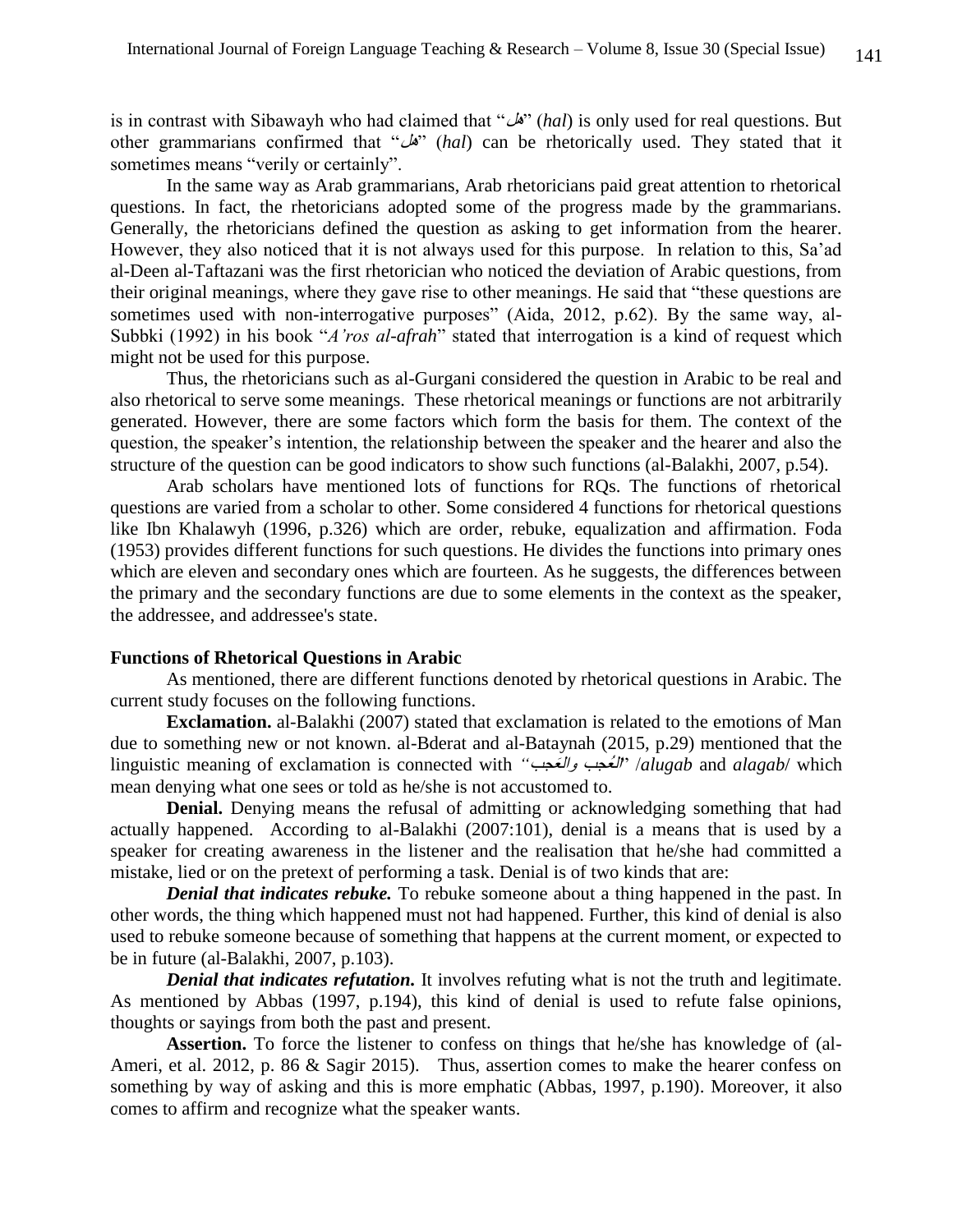**Wish.** Sagir (2015, p. 294) states that wishing is a desire to get or have something which seems or seemed difficult to have. Thus, wishing is related to the state of the speaker who tries to get something which seems difficult or impossible to gain.

**Showing Abundance.** to show a number or plenty of things. Linguistically, the word "التكثير) "*al-takthir*) comes from the verb "رَ ثَكَ) " *kathara*) which means "<sup>ا</sup> كثير جعله", made it too many. Sagir (2015, p.293) says that the event occurs more than once.

Thus, the syntactic structure of the rhetorical and the seeking-information question is the same; however, their functions are different. Hence, translators must be careful in the process of translation. They must, therefore, understand whether the question they translate is real or rhetorical. This study tries to find out the types of grammatical shifts which have occurred in the Quranic rhetorical questions' translation into English and what implication such shifts have on the said rhetorical questions' functions.

#### **Research Questions**

To achieve the aims of the present study, the following two research questions were addressed:

Q1: what are the types of grammatical shifts which have occurred in the two English translations of the Quranic rhetorical Questions?

Q1: What impact do these shifts have on the functions of the translated rhetorical questions?

### **Methodology**

### **X- Bar Theory**

The X theory which works to constitute a possible phrase in a natural language. In a nutshell, the X theory is a theory of phrase structure which concerns the hierarchal and left-toright relationship between syntactic categories (Culicover 1997). According to Haegeman (2006) the concept of substitution is the core principle which this theory is based upon. According to this concept, every sentence consists of strings of constituents that can be replaced by a pronoun. These constituents have core heads that name the syntactic category of the sentence. So, the head controls its categories, thus, we have different categories like NP, VP, AP, PP etc. Moreover, Haegeman (2006) talks about the state of finite auxiliary and labels it as a head in  $(X)$ . As a result, the VP is treated as a complement of the finite auxiliary and the subject is placed under the specifier category. See the following diagram:



**Figure 1***. Haegeman (2006)*

By this way, merging verbs' tenses and verb phrases is somehow possible. The following diagram (2) shows also that the auxiliary can be inflected for a tense.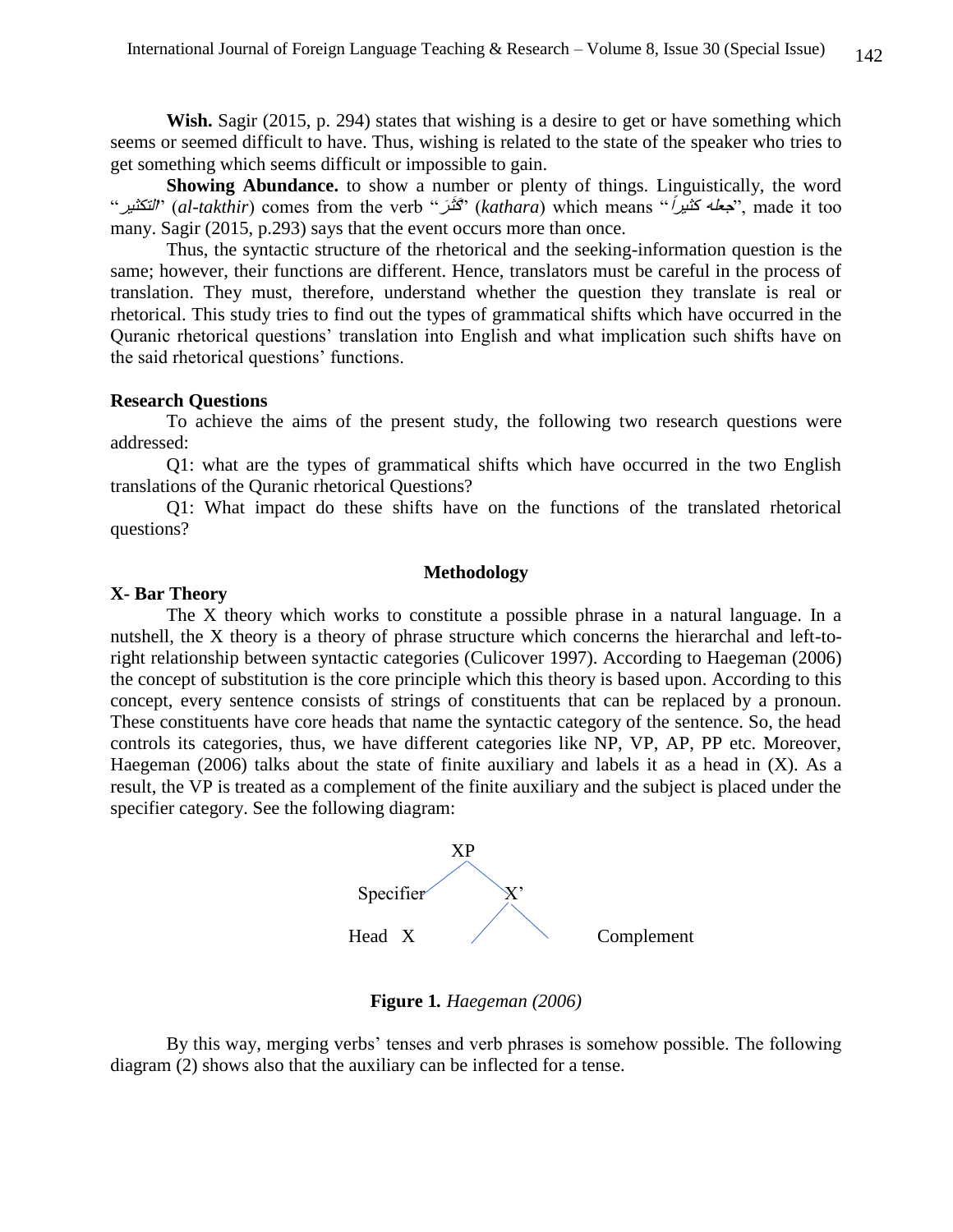

In addition, Haegeman also talks about the IP and mentions that the IP head position can take either inflected auxiliary or just inflectional ending of the verb as is shown in the following representation:



**Figure 3.** *Haegeman (2006)*

The diagram above explains that (I) is combined with the VP to have I' that is labelled as (intermediate projection). Further, the I' will be combined with the subject to form the (Inflectional Projection) abbreviated as IP; it is the phrase that is headed by an inflection. The sentence according to Haegeman is centered around the I. Thus, (I) seen to work as a linker that connects the VP with the subject. This (I) is moved from its place to form a question. In other words, the subject-verb inversion takes place where the I which is the verb, the auxiliary, moves to C, complementizer. This (C) merges with the IP to form the C'. Haegeman (2006, p. 313) explains this as:



**Figure 4.** *Haegeman (2006)*

This C' (c-bar) needs a specifier to have the CP, complementizer phrase. In case of yes/no questions, the specifier is usually empty. In the WH-questions, the specifier is the wh-word which specifies the focus or the scope of the question. Thus, if we complete the above example using a Wh-word i.e. when, we will have the following form: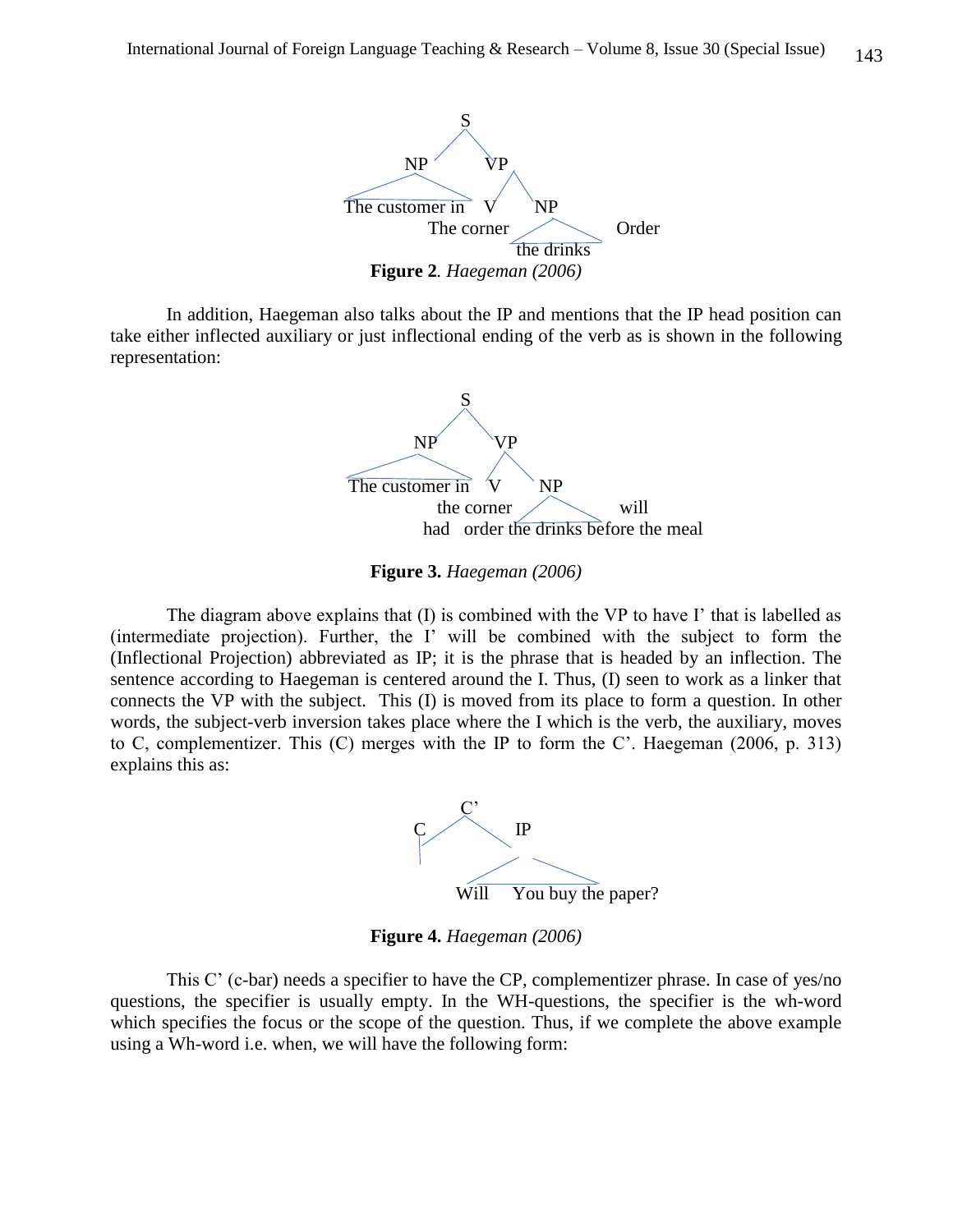

**Figure 5***. wh-question tree diagram*

This theory is merely adopted here to find out the grammatical shifts that occur in the two English translations.

## **Catford's (1965) Translation Shifts**

Catford talked about formal and textual equivalence. According to him, formal equivalence means any TL category (unit, class, structure, etc.) which can be said to occupy, as nearly as possible, the 'same' place in the 'economy' of the TL as the given SL category occupies in the SL" (1965 p. 27). In the case the formal equivalence is not achieved, the textual equivalence is required which is achieved through "shifts". Catford (1965) sees textual equivalence as textual items with "a greater overlap of situational range" stating that situations are not the same across cultures. To put this in in more contemporary systemic functional terms, Shore (2001) mentions that texts or parts of texts are equivalent if they function the same in the SL and the TL. Thus, textual equivalence is defined as "any TL text or portion of text which is observed on a particular occasion, to be the equivalent of a given SL text or portion of text" (1965, p.159). Catford (1965) put two kinds of shift that might occur in the process of translation. The two kinds are:

Level shift, this shift indicates that the grammatical item in the SL is shifted into a lexical one in the TL.

**Category shift***. it consists of:* 

**structural shift**. structural shift can be found at "all levels of language and it occurs because the ST structure is different from that of TT".

**class shift.** one part of speech is changed into another; i.e. a verb to a noun.

**unit shift**. "such a shift occurs when the TL translation equivalence has a different rank compared to the SL". "Rank here refers to the hierarchical linguistic units of sentence, clause, group, word, and morpheme."

**Intra-system shift.** "This shift occurs when the SL and TL "possess approximately corresponding systems" but where "the translation involves selection of a non-corresponding term in the TL system".

## **Data Type and Collection**

Our data consist of Quranic rhetorical questions that give assertion, denial, exclamation, showing abundance and wish functions. They have been randomly collected from the Quran. They have been supplied with two English translations which are "the Koran Interpreted" by Arberry (1955) and "the Noble Quran: English translation of the meanings and commentary" (1996) by Hilali and Khan.

## **Procedures**

The data were syntactically analyzed by adopting the X-bar theory of Hageman (2006). It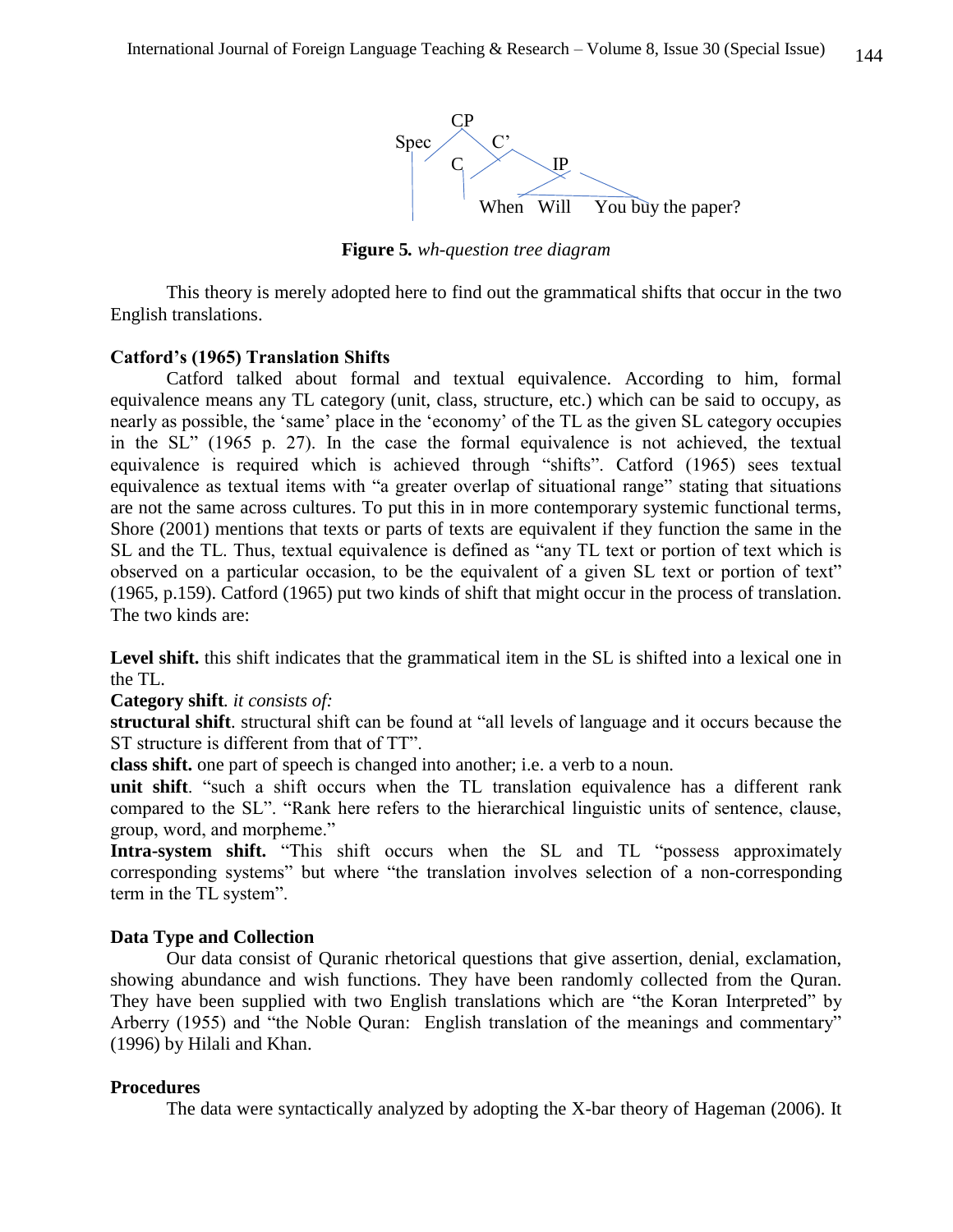is important to find out the structural differences between the Quranic rhetorical questions and their English translations. Such structural differences lead to have grammatical shifts which will be classified according to Catford (1965). Where necessary "al-Gadwal fi i'arab al-Quran"/the Quran grammatical analysis" of Safi published in (1995) will be used.

## **Results Syntactic Analysis and Grammatical Shifts due to Wish Function ST and TT1** هَلْ نَحْنُ مُنظَرُون؟ : ST Trans: hal nahnu munzaruna?

TT1 :Can we be respited? [CP [C can] [IP [N we [V be [V respited?]]]]]

*[CP [C hal] [NP [N nahnu [N munzaruna?]]]]*

Clear differences are located between the ST and TT1. The question particle "هل) "*hal*) functions as a D in the ST. It is transposed to the auxiliary "can". Definitely, the translators made a class shift. The subject pronoun "نَحْنُ" *nahnu*/ is saved as a subject pronoun" we ."In the ST, "رونُ ظَ منُ" /*munzaruna*/ is a nominative masculine plural passive participle. In translation, as it looks, it is changed into the VP "be respited". Thus, a unit shift is applied. With respect to the meaning, the changes made by the translators leads to distort the wish function of the ST totally. The ST question particle "هل) "*hal*) is used to wish (Ibn Ashur, 1984) while auxiliary verb "can" leads to have a real question.

**ST and TT2** هَلْ نَحْنُ مُنظَرُون؟:ST Trans: hal nahnu munzaruna? *[CP [C hal] [NP [N nahnu [N munzaruna?]]]]*

TT2 :Shall we be respited? [CP [C shall [IP [N we [V be [V respited?]]]]]

As we noted, the question particle "هل) "*hal*) functions as a D. It is changed in translation into the auxiliary "shall ."In this case, the translator presented a class shift. As for the subject pronoun/ "نُحْنُ" nahnu/, it is saved as a subject pronoun "we." /أَنْعَشُ" /munzaruna) / is a nominative masculine plural passive participle. In translation, it is changed into the VP" be respited ."Thus, a unit shift is applied. As for the meaning, although the question particle "هل " (*hal*) functions is changed into the auxiliary "shall", however, its function, i.e. showing function is maintained. But the change of the N / مُنظَرِّون/ (munzaruna)/ into the VP "be respited" distorts its meaning. The N /مُنظَرُونُ (munzaruna)/ is the long time the speakers wished to have (Ibn Ashur, 1984). This long time is made a short one when the VP "be respited".

## **Syntactic Analysis and Grammatical Shifts due to Exclamation ST and TT1**

يَّأْكُلُ الضَّعَامَ وَيَمْشْبِي فِي الْأَسْوَاقِ؟ : ST مالهذا الرَّسُولِ يَأْكُلُ الطَّعَامَ وَيَفْشِي فِي الْأُسْوَاقِ؟ : Trans: *ma lihatha I-rasuli Ya*'*kulu I-tama wa yamshi fi I-aswaqi*?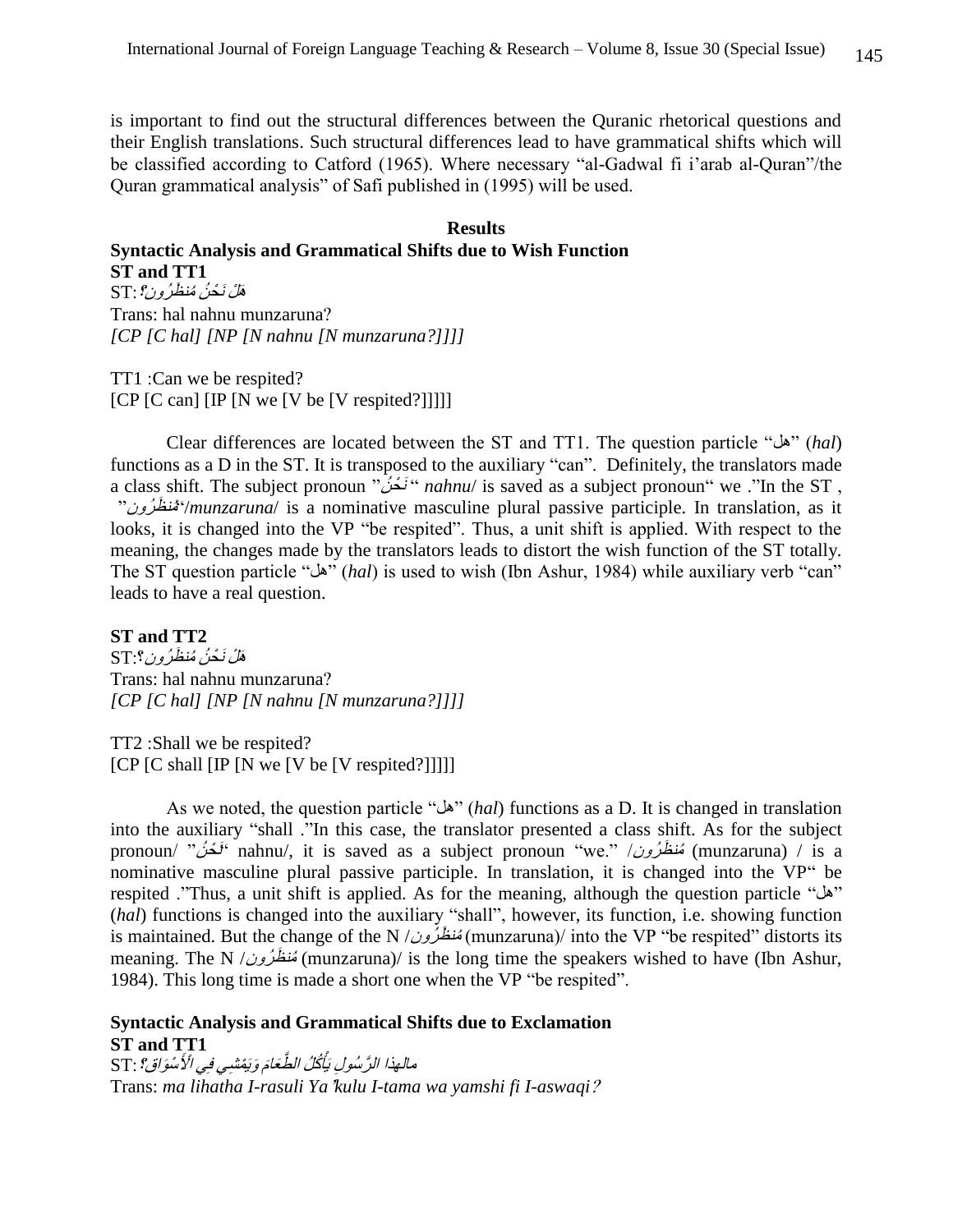

**Figure 6***. exclamation rhetorical question tree diagram ST and TT1*

TT1 :"Why does this Messenger (Muhammad) eat food, and walk about in the markets (as we)? [CP [Adv why [C does] [IP [NP this messenger (Muhammad) [I' [V eat [N food [CP [C and [IP [I' [VP walk about [PP in the markers?]]]]]]]]]]]]

Significant shifts are located. To start with, the question pronoun " $\omega$ " (ma) /what/ in the ST is changed into the question adverb" why "in the TT1. That is, the translators have made a class shift. As for the PP *"لَخَذَا الرَّسُولِ" (lihatha I-rasuli)* /for this messenger/, it is rendered as "does this messenger "where the P " $J'$  (*li*) which starts this PP is shifted into the auxiliary" does " and the NP "فَقَدًا الرَّسُ*ولِ*" (hatha I-rasuli) is saved as a NP. Thus, a class shift is performed. ' يُأْكُلُ'" Looking at the verb " أَي) *Ya*'*kulu*) /he eats/, it is sustained in translation as a verb" eat ." If we look at the noun phrase "*الطَّعَامَ*" *I-ta ma*) /the food ,/we find that it has been transposed into the N "food ."Hence, the translators have made a unit shift. With respect to the coordinator "و) "*wa*) /and/, it has sustained its grammatical category as a D when rendered into" and ."The verb" بَيْمَشِي"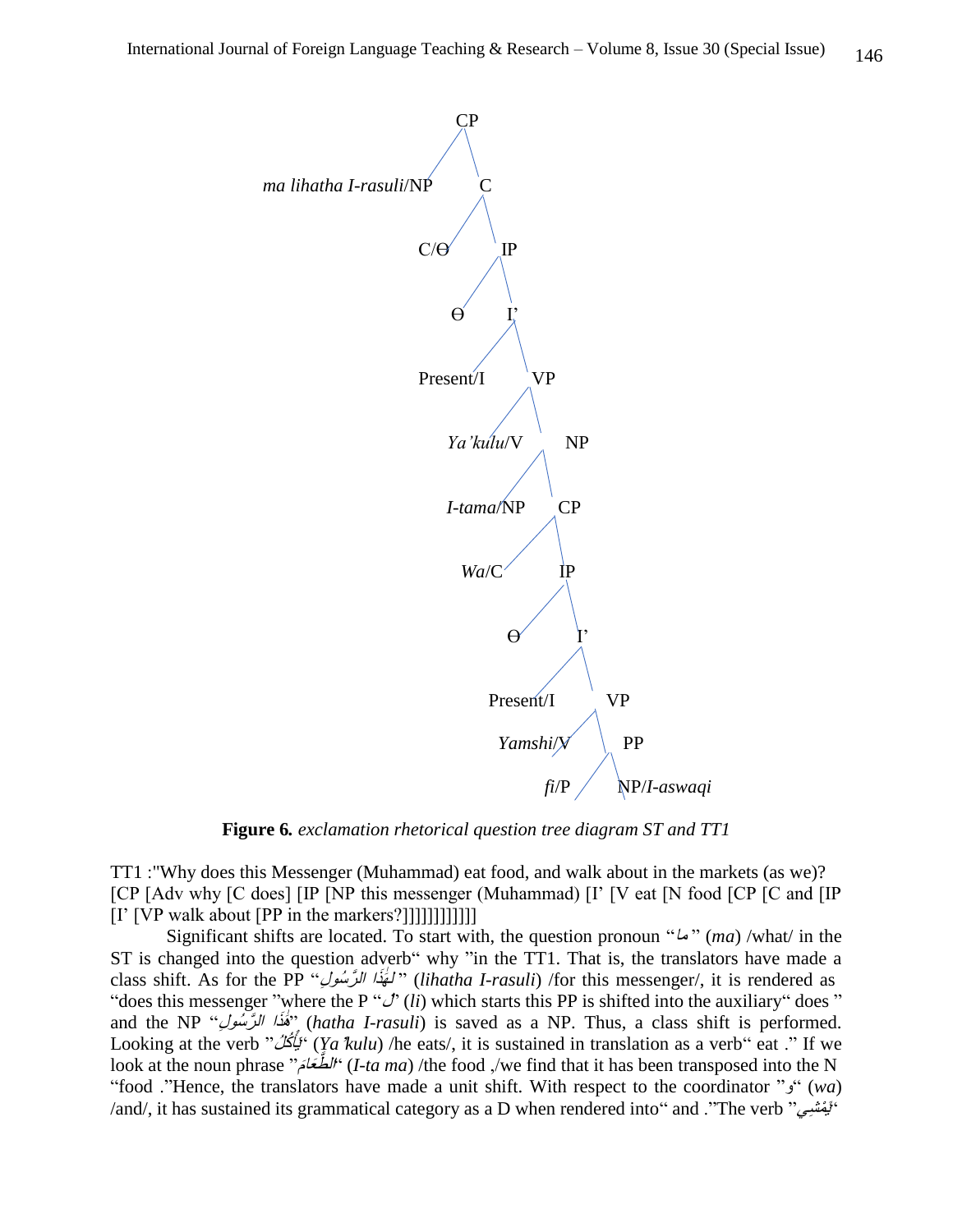(*yamshi*) /walk/ is seen rendered into the phrasal verb" walk about "in the TT1. As a result, a unit shift has been made by the translators. The prepositional phrase "واقَ سْ لَْ ْ ا يِف) "*fi I-aswaqi*) saved its grammatical category as a prepositional phrase" in the markets ."With respect to the meaning sustenance, the change of the question noun " $L^{\alpha}$  (ma) /what/ which shows exclamation (al-Zamakhshri, 2009) into the question adverb" why "is a problem .It is true that both question tools can affect an exclamatory function. However, the exact reason for the exclamation differs. The TT1 "why" leads the reader or hearer to conclude that the speakers wonder why the messenger eats food and walks like them in the markets. However, the ST is about the surprise of the speakers that the one who calls himself a Prophet, Prophet Muhammad, walks and eats like human beings

## **ST and TT2**

يَّأْكُلُ الضَّعَامَ وَيَمْشْيِي فِي الْأَسْوَاقِ؟ : ST مالهذا الرَّسُولِ يَأْكُلُ الطَّعَامَ وَيَمْشِي فِي الْأَسْوَاقِ؟ : Trans: *ma lihatha I-rasuli Ya*'*kulu I-tama wa yamshi fi I-aswaqi?*

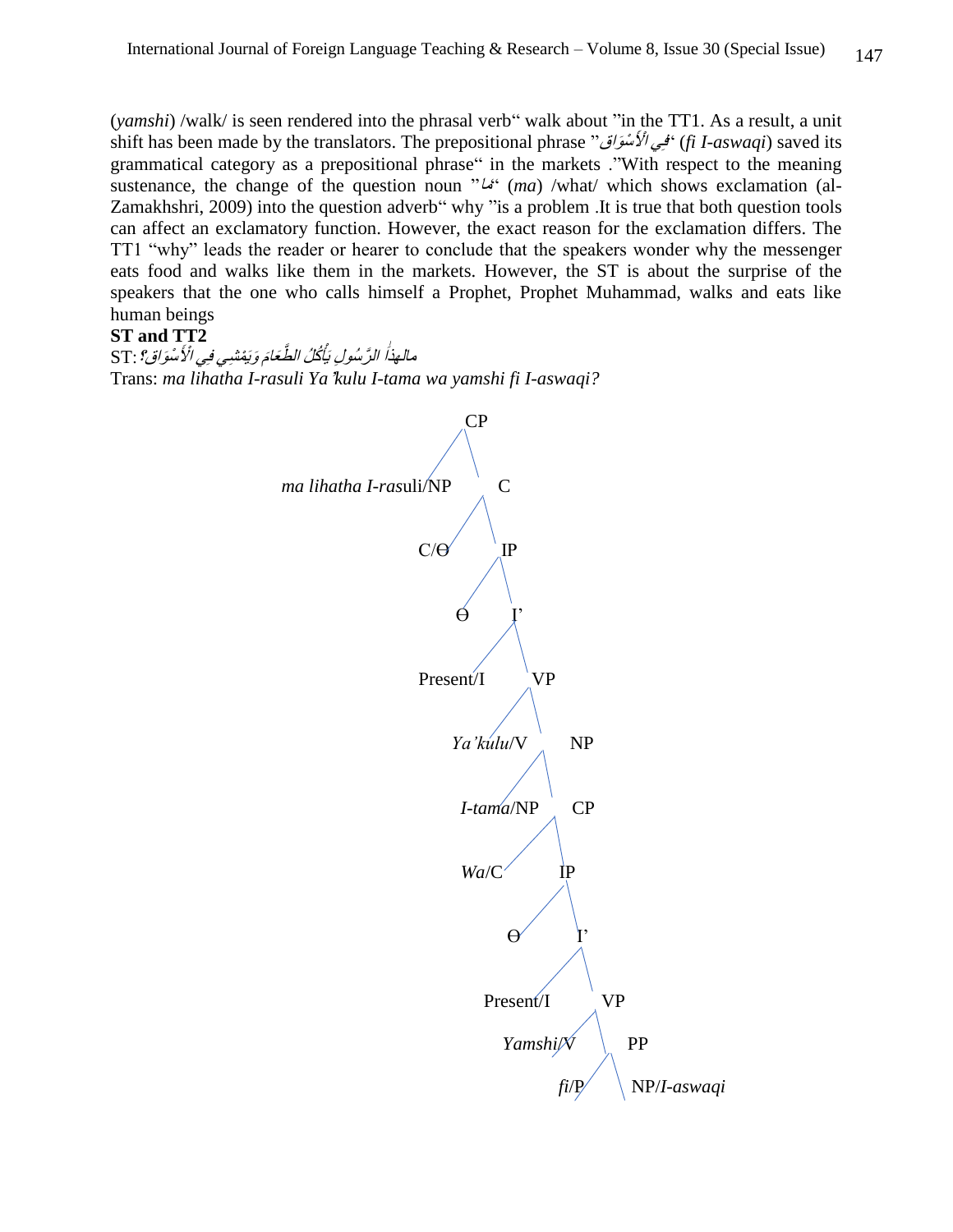## **Figure 7***. exclamation rhetorical question tree diagram ST and TT2*

TT2 :What ails this Messenger that he eats food, and goes in the markets? [CP [N What [IP [I' [V ails [NP this Messenger [CP [C that [IP [N he [I' [V eats [N food [CP [C and [P [I' [V goes [PP in the markets?]]]]]]]]]]]]]]]]]]

The question pronoun " $\mathcal{L}$ " (*ma*) /what/ in the ST is sustained as a question pronoun "what "in the TT2 to save the exclamation function. As for the PP *فَلِيَّذَا الرَّسُولِ" (lihatha I-rasuli*) /for this messenger/, it is translated as<sup>"</sup> ails this messenger ."Thus, the P  $\mathcal{C}^k$  (li) /for/ which introduces this PP is changed into the verb" ails ."Then, the translator has made a class shift. "بِّأْكُلُ<sup>"</sup> With respect to the verb " أَي) *Ya*'*kulu*) /he eats/, it is translated as the N" he "and the verb "eats". More lexical items found, then, a unit shift has been made. The noun phrase "مَ َّطَعا ال) "*I-ta ma*) /the food/ in the ST is translated into the noun" food "in the TT2. Therefore, a unit shift is performed. In relation to the coordinator " $j^*$  (wa) /and/, it sustained its grammatical category as a D when rendered into" and ."The verb "يُمْشِي" (yamshi) /walk/ is retained as the verb" goes "in the TT2. With respect to the prepositional phrase "فَقِي الْأَسْوَاقَ" (*fi I-aswaqi*), it saved its grammatical category as a prepositional phrase" in the markets "in the TT2. As for the meaning sustenance, although the translation reflects somewhat the exclamation function intended by the ST, however, a different situation is made in the TT2. Thus, while the exclamation of the ST is about the surprise of the speakers that the one who calls himself a Prophet, Prophet Muhammad, walks and eats like human beings, the TT2 says that the speakers wonder of the reason that leads the Prophet to eat and walk in the markets due to the class shift where the P " $\mathcal{J}^{\prime}$  (*li*) /for/ is changed into the verb" ails ,"although this verb is important in context of exclamation.

## **Syntactic Analysis and Grammatical Shifts due to Showing Abundance Function ST and TT1**

#### كَايِّن مِّن نَّبِيٍّ قَاتَلَ مَعَهُ رِبِّيُّيونَ كَثْنِيرٌ ؟: ST وَكَأَيِّنِ مِّن نَّبِيٍّ قَاتَكَ مَعَهُ رِبِّيُونَ كَثِيرٌ ؟ :

Trans: wa kaayyin min nabiyyin qatala ma'ahu ribyyuna kathirun ? *[Co-or wa [CP [Adv.P kaayyin min nabiyyin [IP [I' [V qatala [PP ma'ahu [NP ribyyuna kathirun?]]]]]]]]]]* 

TT1 :And many a Prophet (i.e. many from amongst the Prophets) fought (in Allah's Cause) and along with him (fought) large bands of religious learned men.

[Conj and [IP [NP many a Prophet (i.e. many from amongst the Prophets) [I' [V fought (in Allah's cause) [Co-or and [IP [PP along with him [I' [V (fought) [Adj. P large bands of religious learned men.]]]]]]]]]]

In translation, the translators have saved the grammatical category of the coordinator " $\chi$ " (*wa*) as a D when translated it into "and". A look at the ST "فَأَيِّن مِّن نَّسِيٌّ" (*kaayyin min nabiyyin*) /how many prophets/, it is a question phrase consisting of the lexical item "أَكَأَيْن" (kaayyin) /how َmany/ and the PP *"مِّن نَّبِيّ" (min nabiyyin*) /prophets/. The lexical item كأَ) " *kaayyin*) /how many/ is a compound one that is composed of the question adverb " $\mathcal{P}'$  (ayy) to which the " $\mathcal{P}'$ " (*ka*) is prefixed and the emphatic "indictary is affixed. In translation, the whole phrase is transposed into the noun phrase "many a prophet". That is, the translators have made a class shift. The simple past verb "لَ َقاتَ) "*qatala*) /fought/ is saved as a simple past verb "fought". Further, the PP "ُعهَمَ) " *ma'ahu*) /with him/ is also preserved in translation as "along with him". With respect to the بُِّّيو َن" ST ِر) "*ribyyuna*) it is a noun which has been rendered into the adjective phrase "religious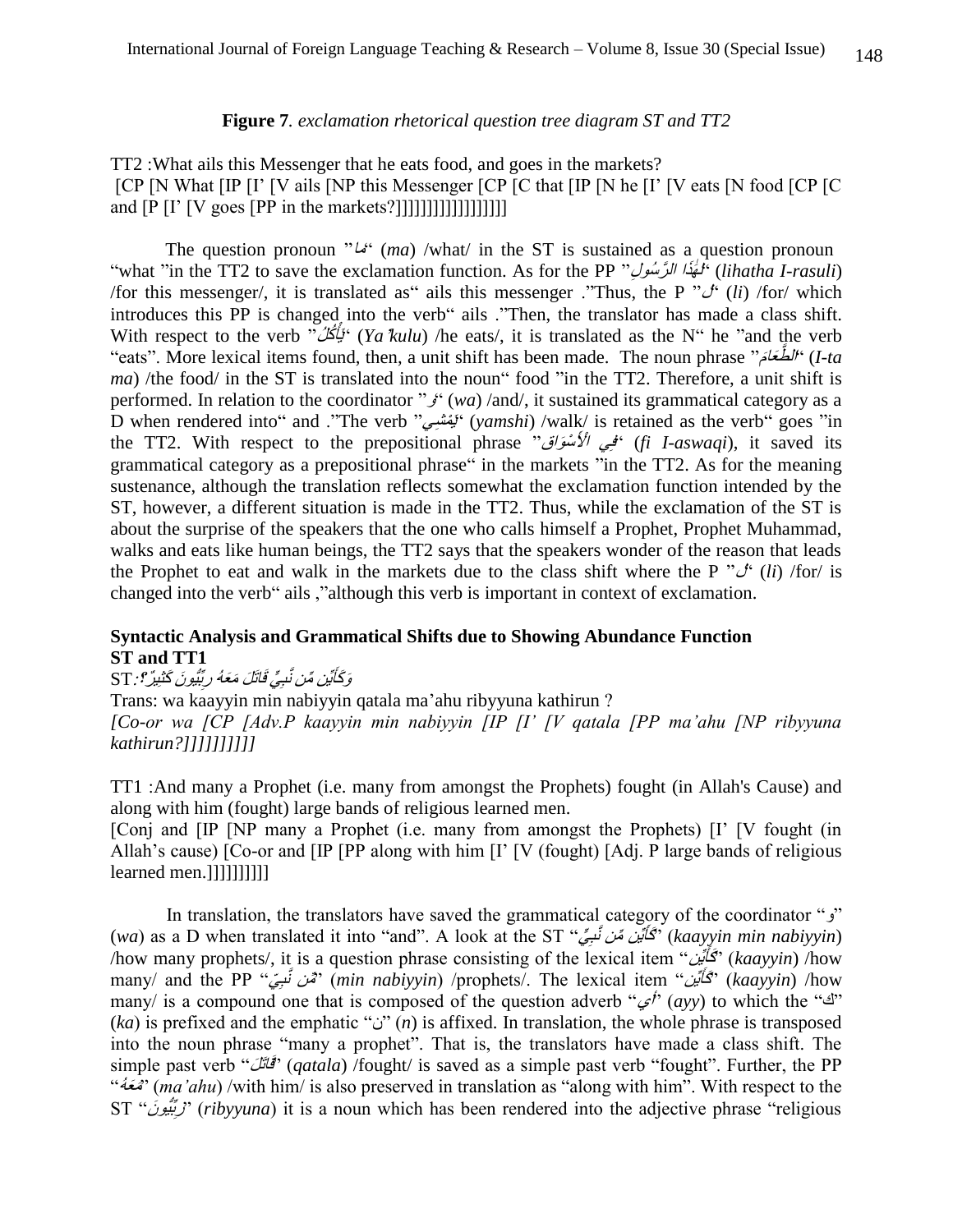learned men". The adjective "كُثِيرٌ" (kathirun) has also been shifted in translation into the adjective phrase "large bands of". Then, two unit shifts have been applied. Note, the ST is a question while the TT1 is a statement. Thus, a syntactic shift is recorded. Although some changes on the grammatical level have occurred, but the meaning of the ST is sustained in the TT1.

### **ST and TT2**

كَاّيَن مِّن نَّبِيٍّ قَاتَكَ مَعَهُ رِبِّيُّيونَ كَثْنِيرٌ ؟ : ST وَكَأَيِّن مِّن نَّبِيٍّ قَاتَلَ مَعَهُ رِبِّيُّونَ كَثْنِيرٌ ؟ :

Trans: wa kaayyin min nabiyyin qatala ma'ahu ribyyuna kathirun ? *[Co-or wa [CP [Adv.P kaayyin min nabiyyin [IP [I' [V qatala [PP ma'ahu [NP ribyyuna kathirun?]]]]]]]]]]* 

TT2 :Many a Prophet there has been, with whom thousands manifold have fought. [IP [Adj. P many a Prophet [Adv. there [I' has [V been [PP with whom [IP [Adj.P thousands manifold [I have [V fought]]]]]]]]]]

Contrary to the TT1, the TT2 deletes the coordinator " $j'$ " (wa) in his translation. Further, the ST "كَأَيُّن مِّن نَّسِيٍّ" (kaayyin min nabiyyin) /how many prophets/ is a question phrase consisting of the lexical item "فَكَانَيْنَ" *(kaayyin) /*how many/ and the PP "فَكَانَيْنَ" *(min nabiyyin) /*prophets/. The lexical item "يَ*أَيِّن*  كأَ) " *kaayyin*) /how many/ is a compound one that is composed of the interrogative adverb "*غ*" (ayy) to which the "*J*" (ka) is prefixed and the emphatic "i" (n) is affixed. In translation, it is transposed into the noun phrase "many a prophet". Then, a class shift is performed. The simple past verb "*فَأَتَلْ*" *(qatala)* /fought/ is transposed into the VP "have fought" in TT2 which makes a unit shift. Further, it got a structural shift since it is changed from its order in the ST. Moreover, the PP "ُعهَمَ) " *ma'ahu*) /with him/ is also preserved in translation as "with whom". The ST "*ribyyuna*) is a noun which has been rendered into the adjective "manifold". The adjective "رٌ يِكثَ) " *kathirun*) has also been shifted in translation into the adjective "thousands". Then, two class shifts have been applied. In the same way as TT1, the RQ in TT2 has been changed from a question into a statement. Thus, a syntactic shift is recorded. In translation, the change of the noun "*رِبَّيُّونَ*" *(ribyyuna*) into the adjective "manifold" is a problem, although the function of the ST, i.e. showing abundance is sustained. In fact, the ST "زَيِّبُونَ" (*ribyyuna*) talks about the people of God or the religious ones. On the other hand, the adjective "manifold" implies religious and non-religious ones.

#### **Syntactic Analysis and Grammatical Shifts due to Assertion ST and TT1** ْ

مَ*الَمِينَ ؟ : S*T أَوَلَمْ نَنْهَكَ عَنِ الْعَالَمِينَ ؟ : Trans: a wa lam nanhaka ani I-alamin? *[CP [C a] [Conj wa [IP [Adv. lam [VP nanhaka [PP ani I-alamin?]]]]]]* 

TT1 :Did we not forbid you from entertaining (or protecting) any of the Alamin (people, foreigners and strangers from us)?

[CP [C did] [IP [NP we [Adv. not [VP forbid you [PP from entertaining (or protecting) any of the Alamin?]]]]]]]

In translating the current RQ, significant grammatical shifts can be detected. In this respect, the question particle "<sup> $i<sup>a</sup>$ </sup> (a/hamza) which functions as a D is transposed into the past auxiliary verb" did ."Then, a class shift is applied. Talking about the conjunction "و) "*wa*) /and/,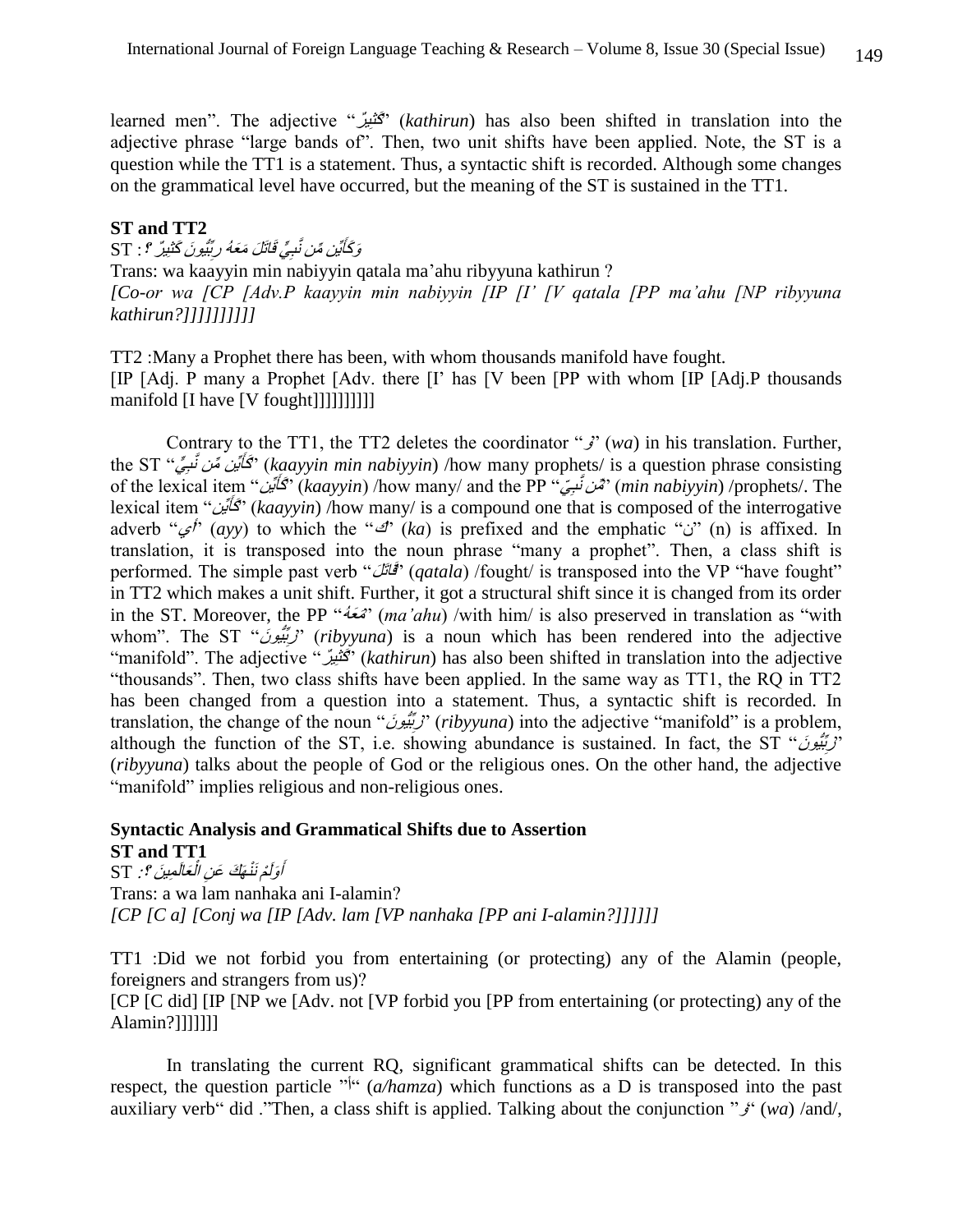it is deleted in translation. The negative particle "لم) "*lam*) which functions as a D is obligatory changed to the adverb" not "which also leads to a class shift. With respect to the VP "نَفْهَكَ" *ranhaka*), it consists of the simple past verb "نَّنْهُ" (*nanha)* /forbid/ and the object pronoun " $\mathcal{B}$ " (*ka*) /you/. On the part of translation, it is saved as a VP" forbid you "but with a level shift since the past verb is changed into present. Clearly ,the PP "الْتَعَالَمِينَ ا نِ عَ) " *ani I-alamin*) /human beings/ in the ST is changed into the DP" any of the Alamin "in the TT1. Therefore, a class shift is performed by the translators. As for the meaning maintenance, the shifts made by the translators have not posed any problem in this case.

#### **ST and TT2**

عَالَمِينَ؟:ST ْأَوَلَمْ نَنْهَكَ عَنِ الْعَالَمِينَ؟: Trans: a wa lam nanhaka ani I-alamin? *[CP [C a] [Conj wa [IP [Adv. lam [VP nanhaka [PP ani I-alamin?]]]]]]* TT2 :Have we not forbidden thee all beings?'

[CP [C have] [IP [NP we [Adv. not [VP forbidden thee [NP all beings?]]]]]]

As observed, the question particle  $\int_a^b (a/hamza)$  which functions as a D is changed in translation into the V" have ."This therefore makes a class shift. Similar to the TT1, the conjunction "و) "*wa*) /and/ in the ST is deleted in the TT2. The negative particle "لم) "*lam*) which functions as a D is transposed into the negative aspect" not "being an adverb. That is, a class shift is made by the translator. A major difference is noted between the VP "كَنْهَاتٌ" (nanhaka) and that of TT2. The VP "كَمَنْهَ*" (nanhaka*) is composed of the simple past verb "كَمَنْهَا كَنْ "of TT2. The VP" the object pronoun " $\mathcal{D}$ <sup>'</sup> (ka) /you/. In the process of translation, the translator changed it into a different tense. It is rendered into" forbidden thee "which is present perfect. Therefore, a level shift is made. The PP "دَلَعَالَمينَ ا نِ عَ) " *ani I-alamin*) is changed into the NP" all beings ."Then, a class shift is located. This change of the ST PP "التَعَالَمُصِينَ ا نِ عَ) " *ani I-alamin*) /human beings/ into the NP" all beings "to distort its meaning entirely. The ST "نَ مَنِ الْمَعَالَمِينَ" (ani I-alamin) talks about ْ human beings (Ibn Ashur, 1984) and not other beings, i.e. as understood by the NP" all beings ."

# **Syntactic Analysis and Grammatical Shifts due to Denial**

## **ST and TT1**

اَّنَّـٰىٰ لَـُهُمُ الذِّكْرَىٰ وَقَدْ جَاءَهُمْ رَسُولٌ مُّنبِيِّنٌ؟: ST **Tran[s](http://corpus.quran.com/qurandictionary.jsp?q=Any)** :*[anna](http://corpus.quran.com/qurandictionary.jsp?q=Any) lahumu I-dhikra wa qad jaahum rasulun mubinun?*

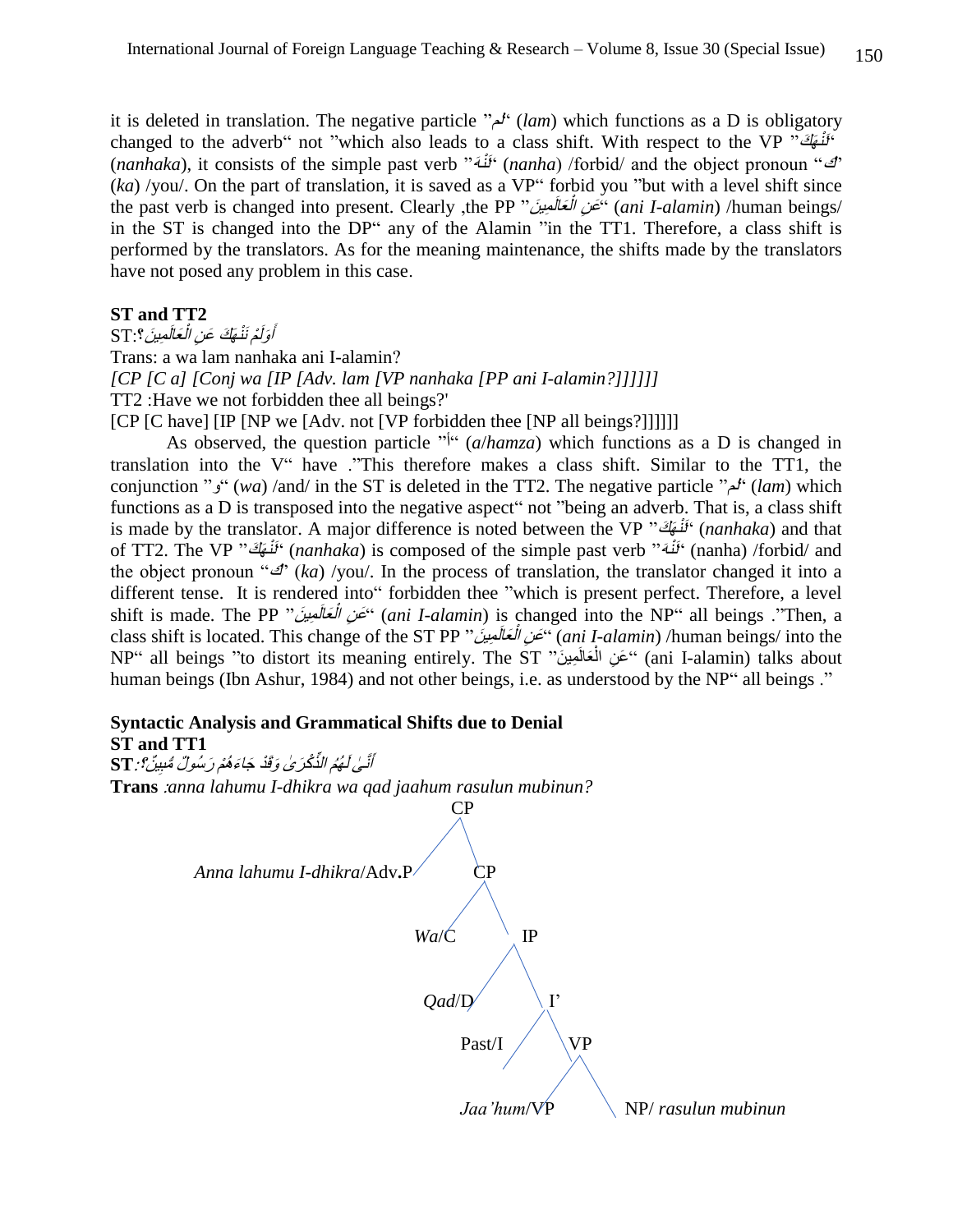#### **Figure 8.** *denial rhetorical question tree diagram ST and TT1*

**TT1 :**How can there be for them an admonition (at the time when the torment has reached them), when a Messenger explaining things clearly has already come to them. **al-Hilali and Khan [**CP **[**Adv**.** how **[**C can**] [**IP **[**Adv**.** there **[**V be **[**PP for them **[**NP an admonition, **[**CP **[**adv**.** when **[**IP **[**NP a messenger **[**I' **[**VP explaining things clearly **[**IP **[**I' has **[**Adv**.** already **[**V come **[**PP to them**]]]]]]]]]]]]]]]]]]]**

The question adverb "نىَّأ َ" (*anna*) /how/ of the ST is saved as" how "in the TT1 to give denial. The PP "مُ لهُ َ" *(lahumu)* /for them/ of the ST is kept as a PP in the TT1. It is" for them ."In addition, the NP "دَنَّكْرَى ال) "*I-dhikra*) also maintained its category as a NP" an admonition ."As for the subordinate conjunction " $e^{x}$  (wa) which functions as a D, it was changed into an adverb "when ."A class shift is then made by the translators. With respect to "قد*)* "*qad)* which functions as D, it is an emphatic particle used to emphasize the action with perfect verb. In translation, it was changed into a different class as the adverb" already ."The VP "كِتَاءَهُمْ" (*Jaa 'hum*) /came to them/ is in the past. It consists of the simple past V "جَاءَ" (jaa) /came/ and the object pronoun "هم" (hum) /them/. When translated, a VP" has come to them "is used. However, a level shift is recorded as the simple past verb "جَاءَ" (*jaa*) /came/ is changed due to using the present perfect tense. As for the N "رسول) "*rasulun*) /messenger/, it is changed into a NP" a messenger ."A unite shift is then made. Another N is "مبين) "*mubinun*). It is rendered as a VP" explaining things clearly ,"thus, making a unite shift. With respect to the meaning, it noted a distortion. The translation of the circumstantial/ " $\zeta$ " wa/ into" when "is not accurate. Although the two constituents introduce an adverbial clause but their purposes are different. The ST is an adverbial clause of reason while the TT1 is related to time.

## **ST and TT2**

اَّنَّـٰىٰ لَـُهُمُ الذِّكْرَىٰ وَقَدْ جَاءَهُمْ رَسُولٌ مُّنبِيِّنٌ؟: ST **Tran[s](http://corpus.quran.com/qurandictionary.jsp?q=Any)** :*[anna](http://corpus.quran.com/qurandictionary.jsp?q=Any) lahumu I-dhikra wa qad Jaa'hum rasulun mubinun* ?



**Figure 8***. denial rhetorical question tree diagram ST and TT2*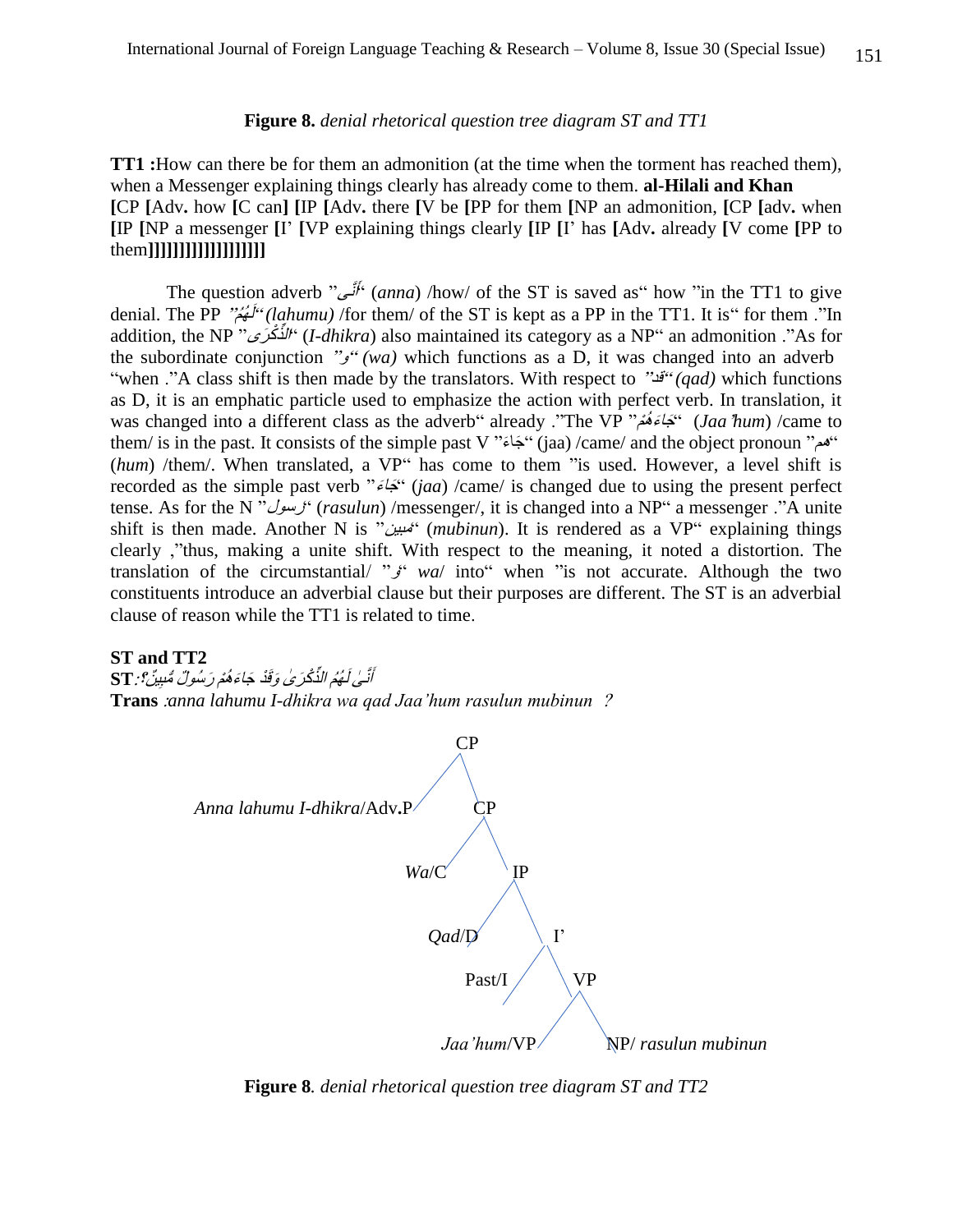**TT2 :**How should they have the Reminder, seeing a clear Messenger already came to them. **Arberry**

**[**CP **[**Adv**.** how **[**C should] **[**IP **[**N they **[**I' **[**V have **[**NP the reminder **[**Co-or seeing **[**IP **[**AP a clear messenger **[**Adv**.** already **[**V came **[**PP to them]]]]]]]]]]]]]

In the TT2, the question adverb "نىَّأ َ" (*anna*) /how/ is saved as" how "in the which saves its denial function. The PP "مُ لهُ َ" (*lahumu*) /for them/ got changed into a VP" they have ."Thus, a class shift is performed. With respect to the NP "رَيْحُرَى  $\hat{U}^{\mu}$  (*I-dhikra*), it maintained its category as a NP" the reminder ."The subordinate conjunction " $\chi^{\prime\prime}(wa)$  which functions as a D kept also its category as D when rendered into the conjunction" seeing ."Besides, the emphatic particle "قد" (*qad*) that functions as D and which emphasizes the action with perfect verb is changed into a different class as the adverb" already "and underwent a structural shift as it is changed from its order. The VP "كْبَاءَهُمْ" *(Jaa 'hum*) /came to them/ is composed of the simple past verb "كَبَاءَهُمْ" *(jaa*) /came/ and the object pronoun "هم) "*hum*) /them/. In the translation, a VP" came to them "is used. As for the NP "مبين رسول) "*rasulun mubinun*) /messenger explains things/, it is changed into the AP" a clear messenger ."A class shift is then made. On the part of meaning, the change the NP <sup>ي</sup> ٌن" مبُّ لٌ سوُ رَ" /rasulun mubinun/ into the AP" a clear messenger "is a problem. In fact, the ST NP means" a messenger explains everything clearly ."

#### **Discussion**

In this section, the proposed questions of the study have to be realized and discussed according to the results obtained. The present study compared between two English translations of the Quran to find out the types of grammatical shifts which have occurred when translating the Quranic rhetorical questions and the impact of such shifts on the functions of the said rhetorical questions. In this context, the source and target rhetorical questions have been syntactically analyzed using the x-bar theory for Haegeman (2006). Finding the differences and similarities between the ST and TT is helpful to detect any changes or shifts. The shifts which were detected have been classified according to Catford's (1965) kinds of shifts.

As such, in relation to the first question, the types of grammatical shifts are of concern. In this situation, different grammatical shifts, i.e. class, structural, unit and level shifts have occurred in the two English translations. In fact, the shifts, as we notice, are somehow similar between the two English translations. In other words, sometimes, the same Quranic constituent is translated similarly in the two translations. Besides, the two translations prove nearness to each other when we see a syntactic shift has been made to the same data, Showing Abundance Function. However, in spite of producing near grammatical shifts, it is important to say that not every constituent in the ST has been shifted or changed with the same constituent in the TT1 and TT2. As a matter of fact, lots of differences have been noted between the two translations.

Studies that investigated translation shifts in the Quran are easily found. However, those which compared between two or more English translations where the concept of shift is of concern are hardly found. Rezvani and Nouraey (2014) compared 7 English translations of the first 30 verses of the Chapter 'Yusuf' rendered by Sarwar, Arberry, Irving, Pickthall, Saffarzade, Shakir and Yusef Ali. The researchers employed Catford's (1965) typology of shift. Contrary to what is mentioned in respect to question 1 of the study, the results of Rezvani and Nouraey (2014) showed a statistically significant difference between five types of shifts in the seven English translations.

Salman (2010) focused on part 30 of the Quran translated into English by Ali, Shakir and Pickthall. The researcher concentrated on tense shift where he employed Catford's (1965)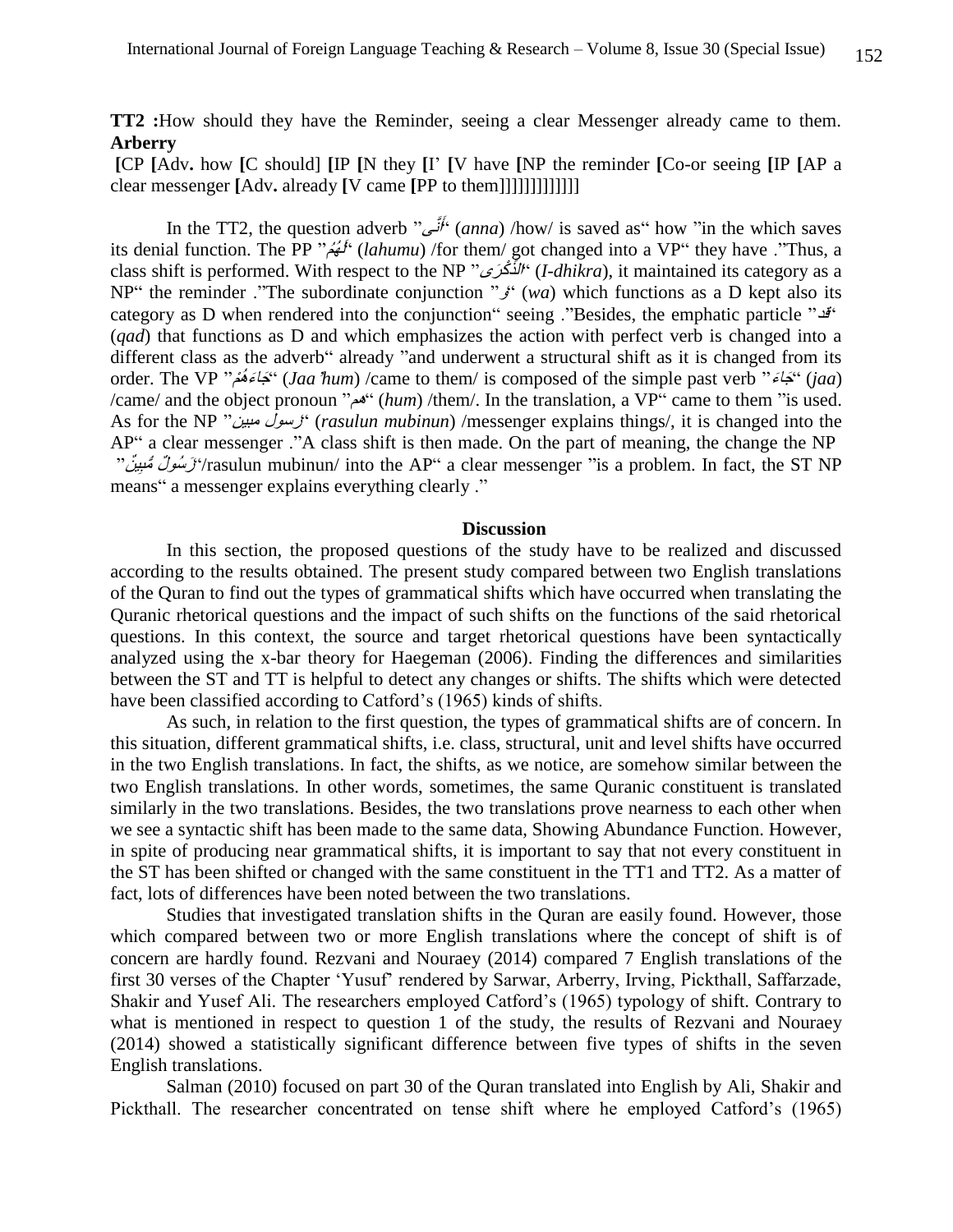translation shifts. The researcher found some kinds of tense shift in the three translations, where some differences are seen between the three translations. The study revealed that Shakir performed these shifts more than Ali and Pickthall. The shifts occurred were "from past to present, from present to past, from past to future forms, and from present to future forms."

With respect to question two of the study, the impact of grammatical shifts on the translated rhetorical questions is of concern. Under this situation, it should be said that both translators have employed grammatical shifts for the sake of meaning. Yet, shifts do not always work as translators hope. Thus, it is noted that the shifts made by the translators resulted sometimes in distorting the entire meaning of the ST rhetorical questions like in al-Hilali and Khan's translation. In addition to that, the shifts made by the translators changed the intended reason of the function like in Arberry's translation. By and large, between the two translators, it can be argued that the shifts committed by Arberry have affected the ST rhetorical questions more than those made by al-Hilali and Khan.

The study of Mohammadpour and Nikoopour (2017) provided some interesting results. The researchers focused on the issue of Topicalization when translated from the Quran into English. They compared between three English translations by Arberry, Shakir and Nikayin using Catford's (1965) shifts. The results revealed that the translators favored Category shift over level shift. Thus, this has a relation with what is mentioned above the near grammatical shifts produced by Arberry and al-Hilali and Khan. Yet, in the case of meaning influence, Mohammadpour and Nikoopour (2017) concluded that the translators did (un)intentionally preserve the Quranic topicalization.

Farghal and Bloushi (2012) studied the coherence shifts which occurred when translating the Quran into English, where they focused on reader-focused and text-focused coherence shifts to find out the impact of such shifts on the Quranic discourse. As mentioned, the coherence shifts formed a problem in Quran translation.

Furthermore, in translation of a bilingual history (Indonesian-English) text, Sipayung (2018) concluded that shifts showed clear impact on the meaning of the source text, where unite and structural shifts showed great impact.

## **Conclusion**

In accordance with what is presented in relation to the translation of Quranic rhetorical questions into English, translators in general and religious translators in particular need to take the text in hand very seriously. Thus, translators of the Quran need to consider some interpretations before they translate. Further, they may consider Arabic grammar as well. This will help them understand the text and its structure.

The results of the study prove that translators do use translation shifts or changes in the process of translation. Thus, as we mentioned above, most of Catford's translation shifts are reported and located in the two English translations of Quranic rhetorical questions. However, as the results reveal, the shifts made by the translators are mostly against the source text since the entire meaning of the source text's data has been distorted or changed.

### **References**

Abbas, F. (1997). *Albalagha fonunha wa afnanuha*: ilmualm'ani. Daru alfurqan.

Abioye, T. (2011). Preference for rhetorical questions as an index of textual message effectiveness. *International Journal of Humanities and Social Science*. *V 1*. No.1.

Aida, N. (2012). *Uslub alistifham fi alahadith alnabuyah fi riadh alsalhin: dirasa nahuwih balaghya.* Unpublished master thesis, Moluod Mu'amari University.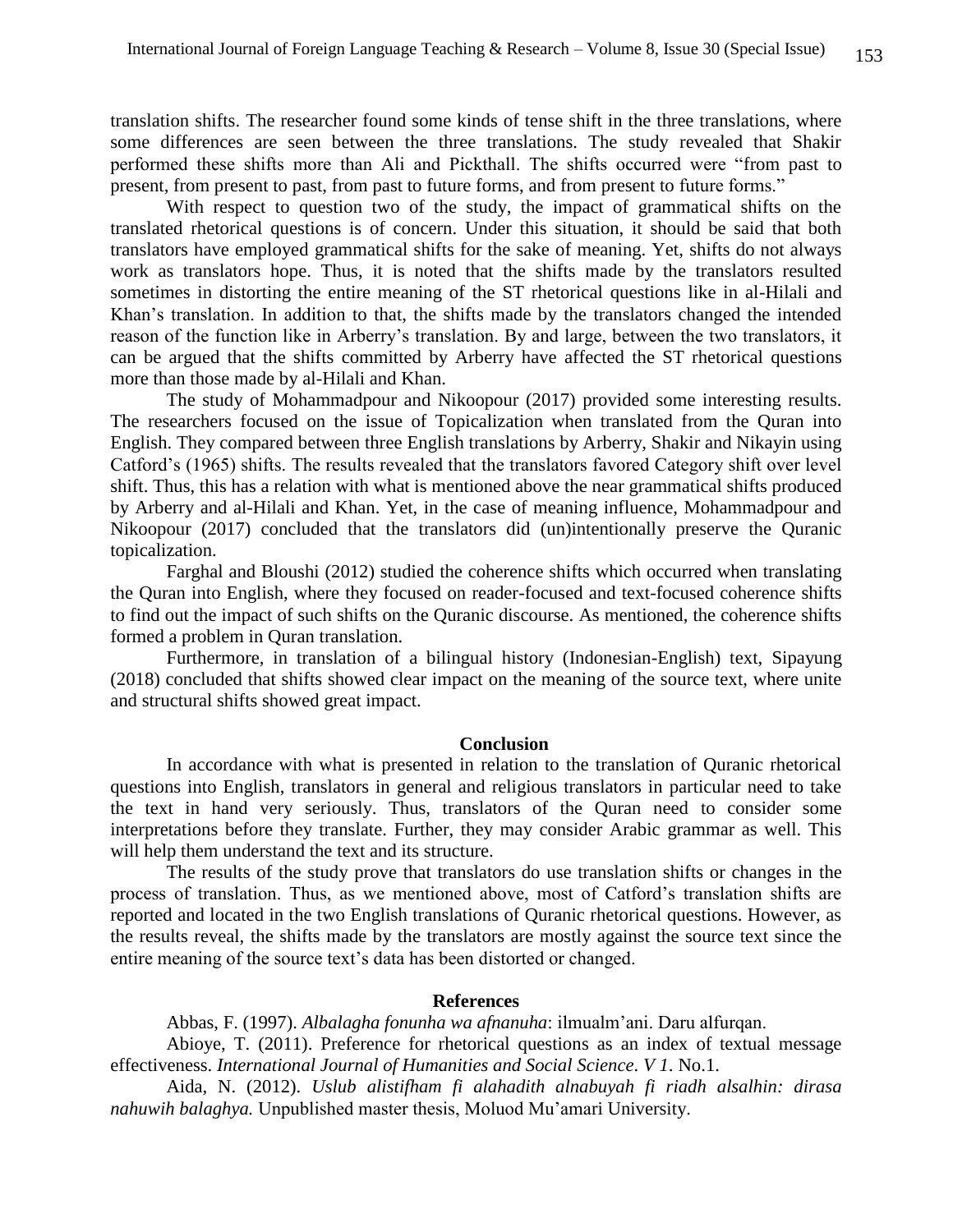Al-Amri, S. Mahmoud K. and Somayah, T. (2012). 'Tajahul al-arif fi alquran: ist'malatuhu wa aghrathuhu albalaghya.' *Majalat dirasat alogat alarabya wa adabuha*. *8* (2): 75- 92.

Arberry, A. (1955). *The Koran Interpreted*. London: Allen and Unwin.

Al-Balakhi, M. (2007). Asalyib al-istifham fi al-bahith al-balaghi wa asraruha fi al-quran alkarim. Unpublished doctoral dissertation, The international Islamic University.

al-Bderat, B., al-Bataynah, H. (2015). Uslub al-ta'ajob fi al-dars al-nahawi al-qadim. *Hebron University Journal, Vol 10*, issue 1.

Bofama, S. (2014). Uslub alistifham fi qisat Ibrahim. Dirasah nahuwya balaghya. Unpublished master thesis, Abdul-Qadhir University.

Catford, J. (1965). *A Linguistic Theory of Translation*. Oxford University Press.

Culicover, P. (1997). Principles and Parameters: An Introduction to Syntactic Theory. Oxford University Press.

al-Fara'a, Y. (1983). *Ma'ani al-Quran*. 3rd ed. Dar a'lam al-kutub.

Farghal, M. & Bloushi, N. (2012). Shifts of Coherence in Quran Translation. *Sayyab Translation Journal. Vol. (4)*, pp. 1-18.

Al-Fayroz Abadi, M. (2001). *Alqamos almuhit*. Dar ihya'a alturath alarabi.

Foda, A. (1953). *Asalib alistifham fi al-Quran*. A Published doctoral dissertation. Dar alsha'ab.

Haegeman, L. (2006). *Thinking syntactically: A Guide to Argumentation and Analysis*. Wiley-Blackwell.

Hackstein, O. (2004). 'Rhetorical questions and the grammaticalization of interrogative pronouns as conjunctions in Indo-European'. In A.Hyllested, A.R. Jørgensen, J.H. Larsson & T. Olander (eds.), *Per Aspera Ad Asteriscos*. Innsbrucker Beiträge zur Sprachwissenschaft, 167-186.

al-Hilali, M. T. & Khan, M. M. (1996). *The Noble Qur'an: English translation of the meanings and commentary.* K.S.A: King Fahad Complex for the Printing of the Holy Quran.

Ibn Ashur, M. (1984). *Tafser al tahrir wa altanwir.* Aldar at-tunisya llnashir.

Ibn Fares, A. (1997). *Al-Sahibi fi fiqhi al-logha al-Arabya wa masa'liha wa sunan al-Arab fi kalamiha.* Dar al-Kotob al-ILmiyah.

Ibn Khalawyh, al. (1996). *Alhujah fi alqira'at alsaba'a*. Mu'asasat elrisalah.

Ilie, C. (1994). *What else can I tell you? A pragmatic study of English rhetorical questions as discursive and argumentative acts.* Stockholm: Almqvist and Wiksell International.

Larson, M. (1984). *Meaning-based translation: a guide to cross-language equivalence.* University Press of America.

Mohammadpour, S. & Nikoopour, J. (2017). Topicalization in English Translation of the Holy Quran: A Comparative Study. *Journal of Language and Translation. 7* (2), 21-33.al-Mubarad, M. (1997). *al-Kamil*. Mu'asasat al-Risalah.

Rajdal, H .)3102( .*Balaghat alistifham wa dalalatuhu fi al-Quran alkareem* .Unpublished master thesis, Wahran University, Algeria .

Rezvani, R. & Nouraey, P. (2014). A comparative study of shifts in English translations of the Quran: A case study on 'Yusuf' Chapter'. *Khazar Journal of Humanities and Social Sciences, 17* (1), 71-87.

Salman, I. M. (2010). Tense shift in Quanic translation. *Journal of the College of Arts, 54* (1), pp. 15-46Safi, M. (1995).

*al-Gadwal fi i'arab al-Quran wa sarfuhu wa bayanuhu ma'a fawaid nahuwya hamah.* Dar al-rashid.

Sagir, S. (2015). 'Muqaraba Dalaliya fi Ma'ani al-Istifham al-Balaghya.' *Biblid*. 285-308.